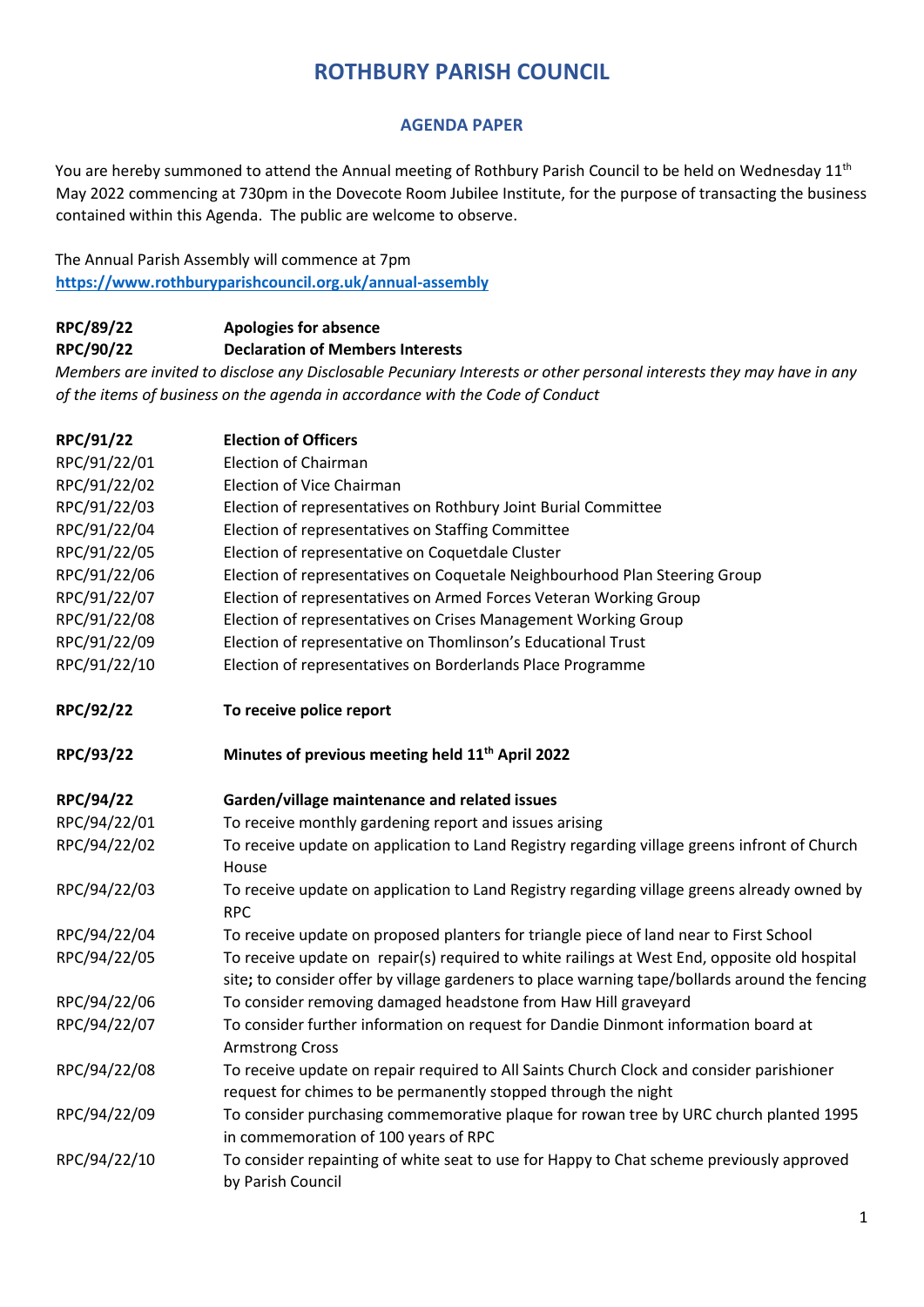| RPC/94/22/11 | To consider request from W.I to plant Jubilee tree in village centre                                                               |
|--------------|------------------------------------------------------------------------------------------------------------------------------------|
| RPC/95/22    | To receive update on land for proposed new toilet block                                                                            |
| RPC/96/22    | To approve Maintenance Schedule for Rothbury Bike Track                                                                            |
|              |                                                                                                                                    |
| RPC/97/22    | To consider communications between Parish Council and residents                                                                    |
| RPC/97/22/01 | To receive update on upgrade of Parish Council web-site in order to improve<br>communications between Parish Council and residents |

#### **RPC/98/22 Planning**

*Public comments can be submitted via Northumberland County Council web-site: Northumberland.gov.uk/Planning.aspx or via post to: Development Control, County Hall, Morpeth, NE61 2EF* RPC/98/22/01 Planning applications received

- 22/01190/FUL: Plot 9 Land North East of Dovecrags, Hillside single dwellinghouse (self build)
- 22/01042/LBC: Cragside House Listed Building Consent for external repointing, vegetation removal and associated works

RPC/98/22/02 Approval of Planning application received:

• 21/01023/FUL: Rothbury Football Club – New clubhouse, parking, accessible paths, practice pitch, flood lighting and outdoor seating

| RPC/98/22/03 | To formally approve Rothbury Parish Council are the lead Parish Council for the Coquetdale  |
|--------------|---------------------------------------------------------------------------------------------|
|              | Neighbourhood Plan                                                                          |
| RPC/98/22/04 | To consider Rothbury Woodland Creation (Garleigh, The Lee & Morrelhirst) proposals          |
| RPC/98/22/05 | Planning Application NO 21/03106/FUL: Demolition of the existing convenience store (Class   |
|              | E) and construction of a new retail foodstore (Class E) to be occupied by Co-operative Food |
|              | Ltd/Mace Convenience Store, Townfoot - to consider issues relating to construction/delivery |
|              | vehicles                                                                                    |
| RPC/98/22/06 | To consider Tree Preservation Order on Land to the rear of Neston and The Nook,             |

## **RPC/99/22 Finance**

RPC/99/22/01 To approve transfer of funds between Rothbury Parish Council budgets:

Pondicherry – two sycamores specified

| <b>Transfer from/Amount</b> | Current       | <b>Transfer to</b> | Current       | <b>Revised</b> | Reason                        |
|-----------------------------|---------------|--------------------|---------------|----------------|-------------------------------|
|                             | <b>Budget</b> |                    | <b>Budget</b> | <b>Budget</b>  |                               |
| Unforeseen                  | £40,000       | £300 to web-       | £150          | £450           | Costs for upgrade of site and |
|                             |               | site               |               |                | two year domain renewal       |
| <b>Revised budget</b>       | £39700        |                    |               | £450           |                               |

RPC/99/22/02 To approve the following payments

| <b>PARISH COUNCIL</b> |                            |               |             |            |
|-----------------------|----------------------------|---------------|-------------|------------|
| <b>PAYABLE TO</b>     | <b>DETAILS</b>             | <b>AMOUNT</b> | <b>NETT</b> | <b>VAT</b> |
|                       |                            | (GROSS)       |             |            |
| Jubilee Institute     | Meeting room, March        | £81.00        |             |            |
| <b>NALC</b>           | <b>Annual Subscription</b> | £466.52       |             |            |
| <b>UCCT</b>           | March shoppers bus         | £64.00        |             |            |
| Employee              | Salary                     | £1185.65      |             |            |
|                       | Expenses                   | £232.05       |             |            |